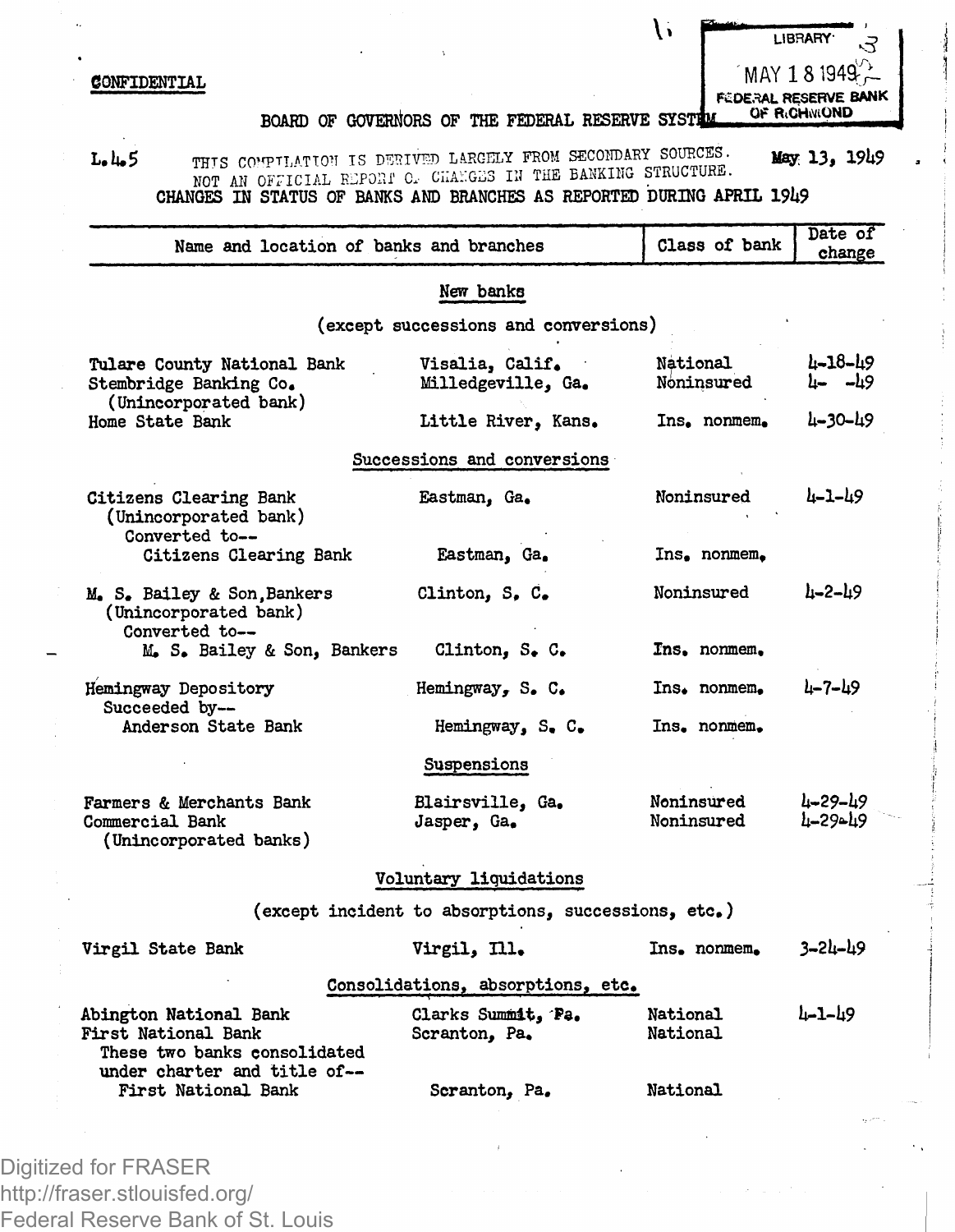| Name and location of banks and branches                                               |                                                                                               | Class of bank | Date of<br>change |
|---------------------------------------------------------------------------------------|-----------------------------------------------------------------------------------------------|---------------|-------------------|
|                                                                                       | Admissions of State banks to Federal Reserve Membership                                       |               |                   |
| First State Bank                                                                      | Hawkins, Texas                                                                                | Noninsured    | 4-4-49            |
|                                                                                       | Withdrawals of State banks from Federal Reserve Membership                                    |               |                   |
| Grants State Bank                                                                     | Grants, New Mexico                                                                            | Ins. cont'd   | ր-58-րծ           |
|                                                                                       | Changes in name or location                                                                   |               |                   |
| Burnside Savings Bank<br>Name and location changed to--<br>Union Trust & Savings Bank | Burnside, Iowa                                                                                | Ins. nonmem.  | 4–2–49            |
|                                                                                       | Fort Dodge, Iowa                                                                              |               |                   |
| Traders Gate City National Bank<br>Name changed to--<br>Traders National Bank         | Kansas City, Mo.                                                                              | National      | 4-1-49            |
| Commercial Bank<br>Name and location changed to--<br>Commercial Bank of Oregon        | Banks, Ore.                                                                                   | Ins. nonmem.  | 4-1-49            |
|                                                                                       | West Slope, Ore.                                                                              |               |                   |
|                                                                                       | Branches established                                                                          |               |                   |
|                                                                                       | (excluding offices at military reservations but in-<br>cluding banks converted into branches) |               |                   |
| Valley National Bank<br>University Branch<br>(De novo)                                | Phoenix, Ariz.<br>812 North Tyndall Ave.<br>Tucson, Ariz.                                     | National      | 4-11-49           |
| Security-First National Bank<br>Olympic & Beverly Drive Branch<br>(De novo)           | Los Angeles, Calif.<br>9431 Olympic Blvd.<br>Beverly Hills, Calif.                            | National      | 4-23-49           |
| Bank of America, N. T. & S. A.<br>Anderson Branch<br>(De novo)                        | San Francisco, Calif.<br>East Center Street<br>Anderson, Calif.                               | National      | 4–18–49           |
| Stamford Trust Co.<br>Commuter's Branch<br>(De novo)                                  | Stamford, Conn.<br>New York, New Haven &<br>Hartford RR. Station                              | Ins. nonmem.  | 4-13-49           |
| Union Trust & Savings Bank<br>Burnside Office<br>(De novo)                            | Fort Dodge, Iowa<br>Burnside, Iowa                                                            | Ins. nonmem.  | Խ-2–19            |
| Peoples Bank<br>Lebanon Junction Branch<br>(De novo)                                  | Shepherdsville, Ky.<br>Lebanon Junction, Ky.                                                  | Ins. nonmem.  | 4-30-49           |

Digitized for FRASER http://fraser.stlouisfed.org/ Federal Reserve Bank of St. Louis **- 2 -**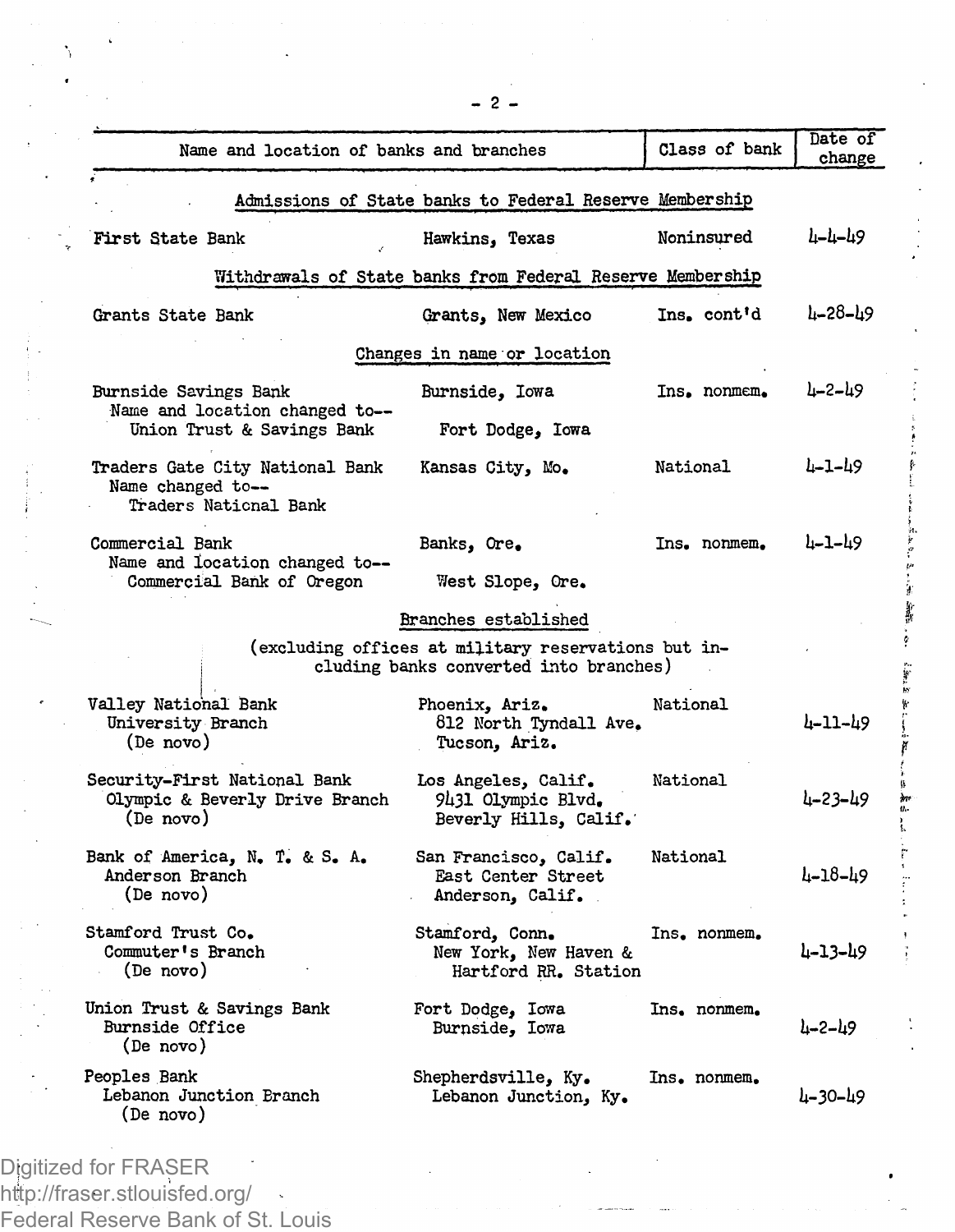| f.                                                                                               |                                                                                                                                |               |                   |
|--------------------------------------------------------------------------------------------------|--------------------------------------------------------------------------------------------------------------------------------|---------------|-------------------|
| Name and location of banks and branches                                                          |                                                                                                                                | Class of bank | Date of<br>change |
|                                                                                                  | Branches established (Cont'd)<br>(excluding offices at military reservations but in-<br>cluding banks converted into branches) |               |                   |
| Union Square Savings Bank<br>Stuyvesant Office<br>(De novo)                                      | New York, N.Y.<br>245 First Ave.                                                                                               | Ins. nonmem.  | $1 - 7 - 49$      |
| Piedmont Bank & Trust Co.<br>Mooresville Branch<br>(De novo)                                     | Davidson, N. C.<br>Mooresville, N. C.                                                                                          | Ins. nonmem.  | 4-15-49           |
| Wachovia Bank & Trust Co.<br>North Office<br>(De novo)                                           | Winston-Salem, N. C.<br>826 North Tryon St.<br>Charlotte, N. C.                                                                | Member        | 4–6–49            |
| Commercial Bank of Oregon<br>Banks Branch<br>(De novo)                                           | West Slope, Ore.<br>Banks, Ore.                                                                                                | Ins. nonmem.  | 4-1-49            |
| Beneficial Saving Fund Society<br>City Line Center Branch<br>(De novo)                           | Philadelphia, Pa.<br>City Line Ave. West<br>of Haverford Ave.                                                                  | Ins. nonmem.  | 4-27-49           |
| First National Bank '<br>Abington Branch<br>(Formerly Abington National Bank) Clarks Summit, Pa. | Scranton, Pa.<br>207 S. State St.                                                                                              | National      | հ-1-հ9            |
| Merchants & Farmers Bank<br>High Street Branch<br>(De novo)                                      | Portsmouth, Va.<br>1716 High Street                                                                                            | Member        | 4-4-49            |
|                                                                                                  | Branches or offices established at military reservations                                                                       |               |                   |
|                                                                                                  | (including "banking facilities" provided through arrangements<br>made by Treasury Department)                                  |               |                   |
| First National Bank<br>Camp Chaffee                                                              | Fort Smith, Ark.<br>Fort Smith, Ark.                                                                                           | National      | ד-ד-17            |
| Citizens National Bank<br>Fort Meade                                                             | Laurel, Md.<br>Fort Meade, Md.                                                                                                 | National      | 4–26–49           |
| First National Bank of<br>Southern Maryland<br>Andrews Field                                     | Upper Marlboro, Md.<br>Andrews Field, Md.                                                                                      | National      | 4-18-49           |
| Broadway National Bank<br>Randolph Field                                                         | Alamo Heights, Texas<br>Randolph Field, Texas                                                                                  | National      | 4-11-49           |
|                                                                                                  |                                                                                                                                |               |                   |

Dig<u>itiz</u>ed for FRASER http://fraser.stlouisfed.org/ Federal Reserve Bank of St. Louis